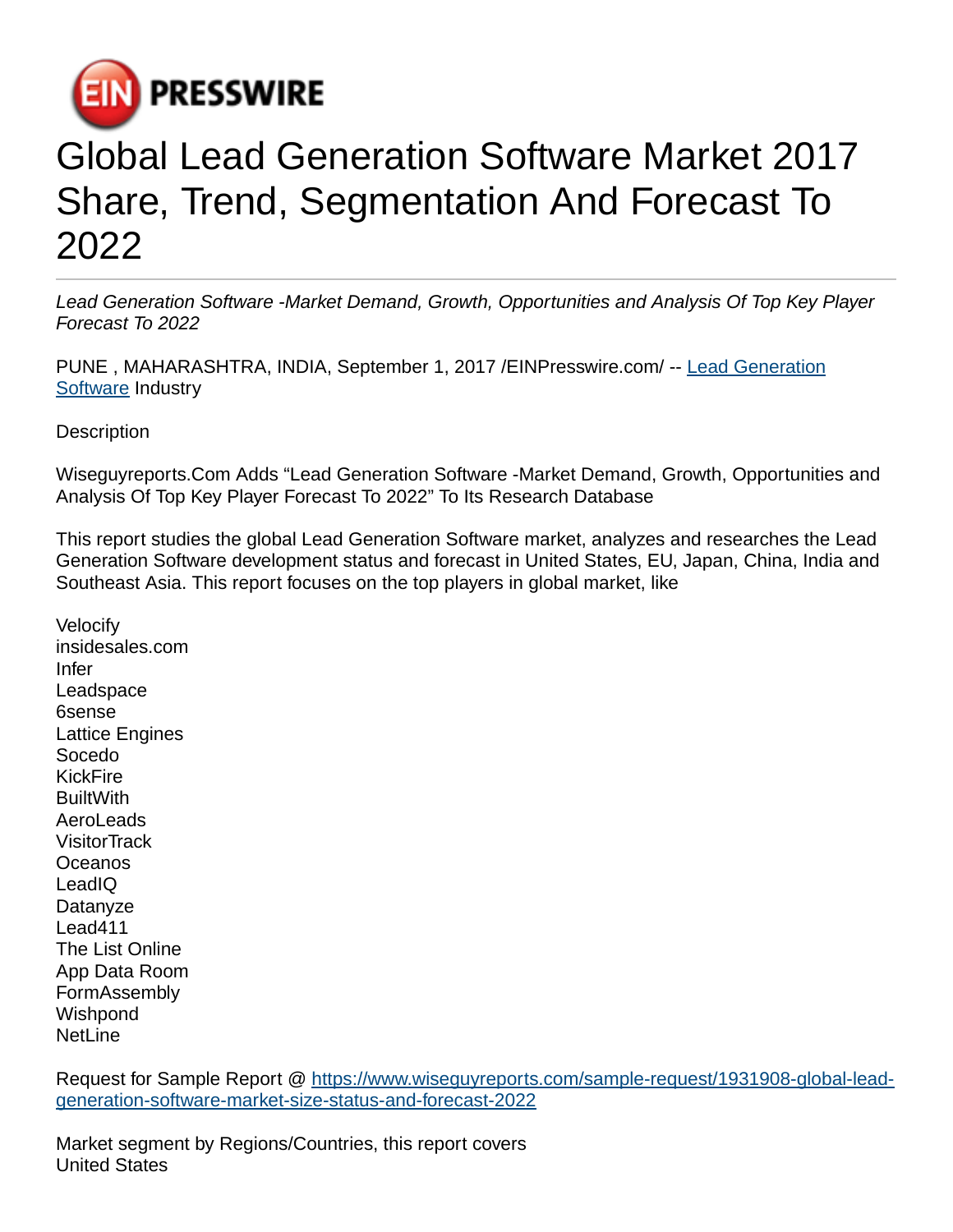EU Japan China India Southeast Asia

Market segment by Type, Lead Generation Software can be split into Lead Capture Lead Intelligence Lead Mining Lead Scoring Other Lead Generation

Market segment by Application, Lead Generation Software can be split into Small Business Medium-sized Business Large Business

If you have any special requirements, please let us know and we will offer you the report as you want.

Leave a Query @ [https://www.wiseguyreports.com/enquiry/1931908-global-lead-generation-software](https://www.wiseguyreports.com/enquiry/1931908-global-lead-generation-software-market-size-status-and-forecast-2022)[market-size-status-and-forecast-2022](https://www.wiseguyreports.com/enquiry/1931908-global-lead-generation-software-market-size-status-and-forecast-2022)

Table of Contents

Global Lead Generation Software Market Size, Status and Forecast 2022

- 1 Industry Overview of Lead Generation Software
- 1.1 Lead Generation Software Market Overview
- 1.1.1 Lead Generation Software Product Scope
- 1.1.2 Market Status and Outlook
- 1.2 Global Lead Generation Software Market Size and Analysis by Regions
- 1.2.1 United States
- 1.2.2 EU
- 1.2.3 Japan
- 1.2.4 China
- 1.2.5 India
- 1.2.6 Southeast Asia
- 1.3 Lead Generation Software Market by Type
- 1.3.1 Lead Capture
- 1.3.2 Lead Intelligence
- 1.3.3 Lead Mining
- 1.3.4 Lead Scoring
- 1.3.5 Other Lead Generation
- 1.4 Lead Generation Software Market by End Users/Application
- 1.4.1 Small Business
- 1.4.2 Medium-sized Business
- 1.4.3 Large Business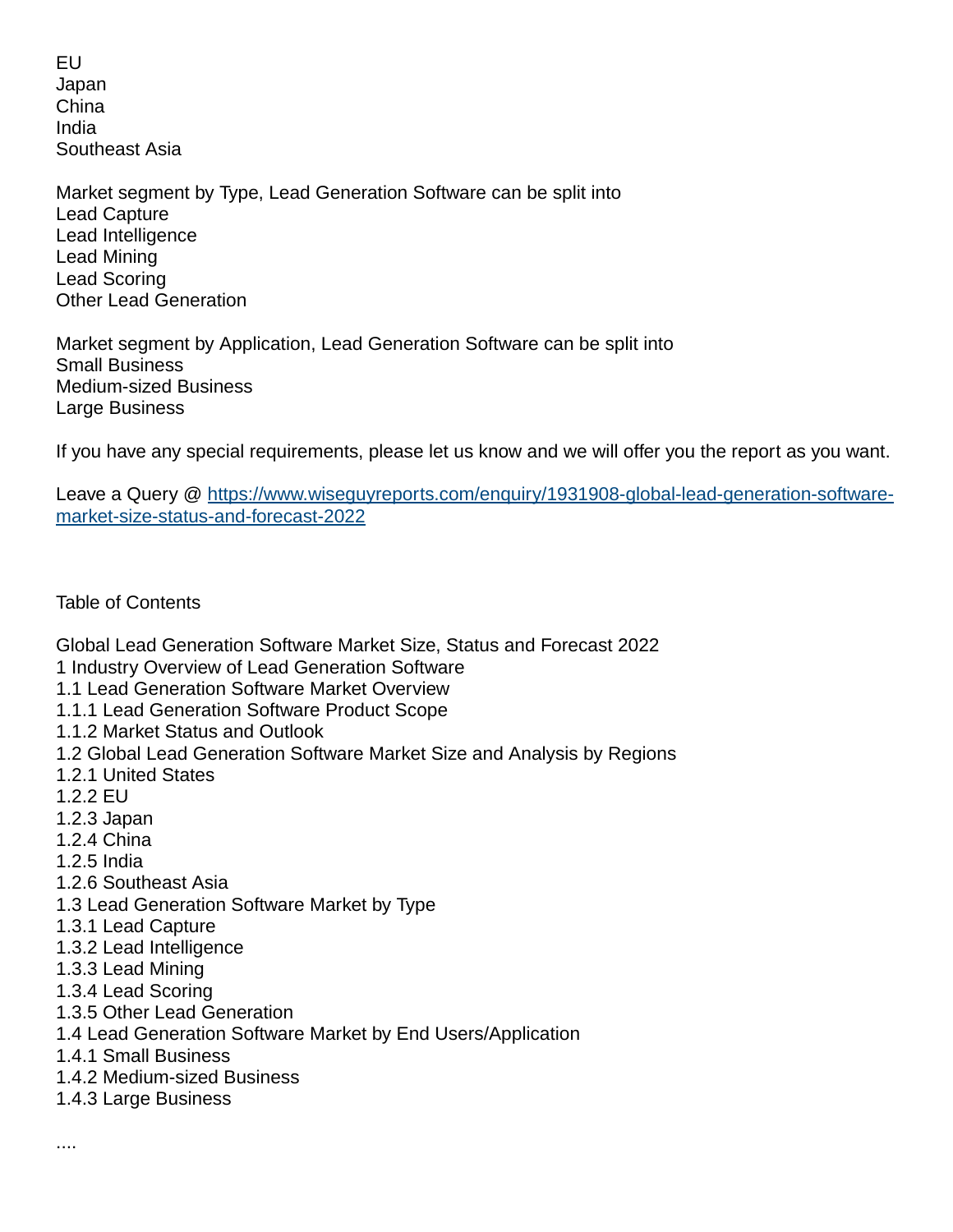- 3 Company (Top Players) Profiles
- 3.1 Velocify
- 3.1.1 Company Profile
- 3.1.2 Main Business/Business Overview
- 3.1.3 Products, Services and Solutions
- 3.1.4 Lead Generation Software Revenue (Value) (2012-2017)
- 3.1.5 Recent Developments
- 3.2 insidesales.com
- 3.2.1 Company Profile
- 3.2.2 Main Business/Business Overview
- 3.2.3 Products, Services and Solutions
- 3.2.4 Lead Generation Software Revenue (Value) (2012-2017)
- 3.2.5 Recent Developments
- 3.3 Infer
- 3.3.1 Company Profile
- 3.3.2 Main Business/Business Overview
- 3.3.3 Products, Services and Solutions
- 3.3.4 Lead Generation Software Revenue (Value) (2012-2017)
- 3.3.5 Recent Developments
- 3.4 Leadspace
- 3.4.1 Company Profile
- 3.4.2 Main Business/Business Overview
- 3.4.3 Products, Services and Solutions
- 3.4.4 Lead Generation Software Revenue (Value) (2012-2017)
- 3.4.5 Recent Developments
- 3.5 6sense
- 3.5.1 Company Profile
- 3.5.2 Main Business/Business Overview
- 3.5.3 Products, Services and Solutions
- 3.5.4 Lead Generation Software Revenue (Value) (2012-2017)
- 3.5.5 Recent Developments
- 3.6 Lattice Engines
- 3.6.1 Company Profile
- 3.6.2 Main Business/Business Overview
- 3.6.3 Products, Services and Solutions
- 3.6.4 Lead Generation Software Revenue (Value) (2012-2017)
- 3.6.5 Recent Developments
- 3.7 Socedo
- 3.7.1 Company Profile
- 3.7.2 Main Business/Business Overview
- 3.7.3 Products, Services and Solutions
- 3.7.4 Lead Generation Software Revenue (Value) (2012-2017)
- 3.7.5 Recent Developments
- 3.8 KickFire
- 3.8.1 Company Profile
- 3.8.2 Main Business/Business Overview
- 3.8.3 Products, Services and Solutions
- 3.8.4 Lead Generation Software Revenue (Value) (2012-2017)
- 3.8.5 Recent Developments
- 3.9 BuiltWith
- 3.9.1 Company Profile
- 3.9.2 Main Business/Business Overview